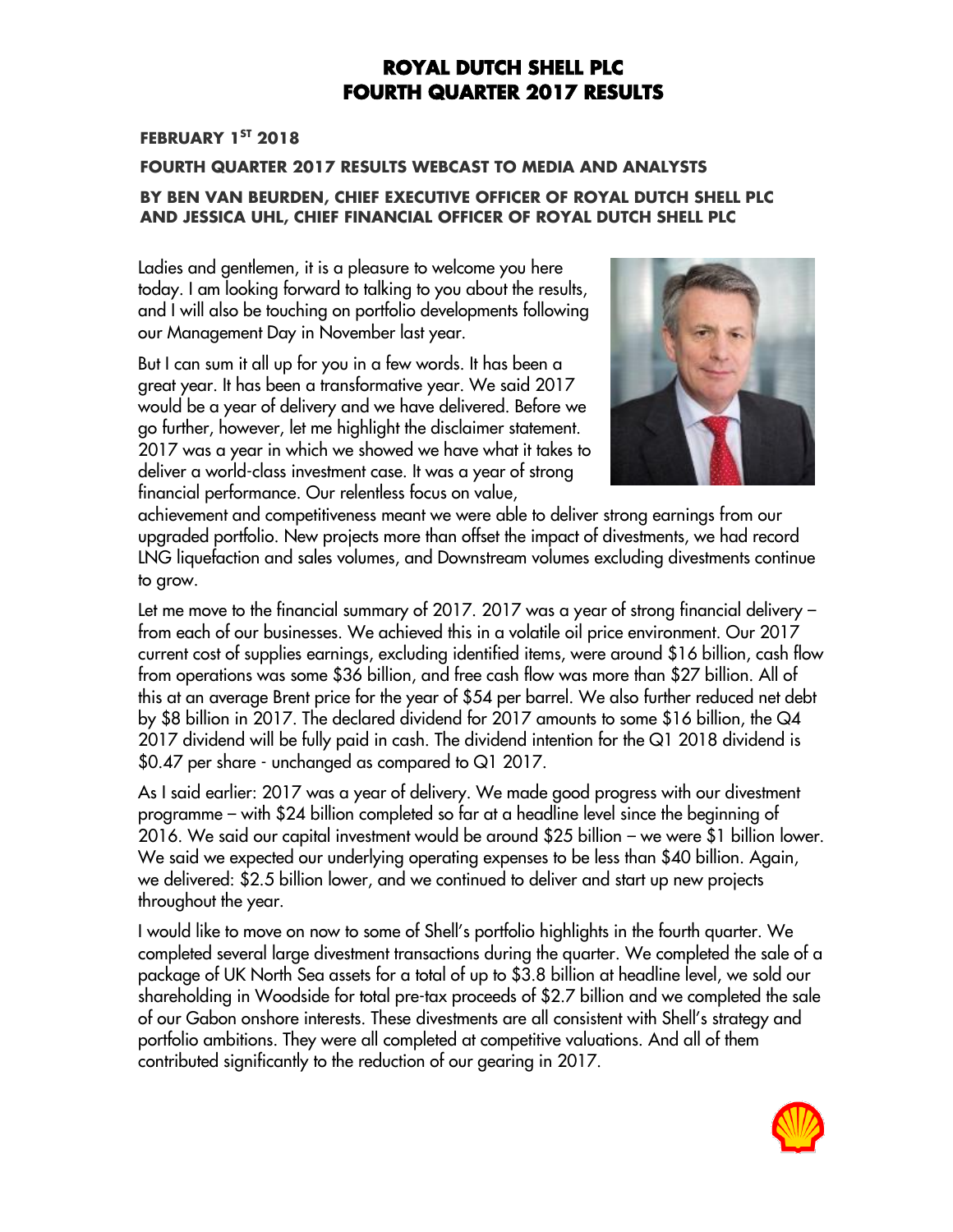We are now close to completing our \$30 billion divestment programme with \$24 billion of divestments completed so far and another \$6 billion either announced or significantly progressed all at headline level. This programme is a crucial part of the push to simplify our portfolio and deliver a world-class investment case. Also during the quarter first oil was achieved from the Libra field 180 kilometers off the coast of Rio de Janeiro in the Santos Basin. Since then Petrobras has declared commerciality for the north-west block and indicated that there is a total recoverable resources estimated at 3.3 billion barrels of oil. Another highlight concerns portfolio activity related to new energies. At the Management Day, we mentioned our ambition to accelerate the pace of our investment in New Energies. You saw evidence of that during Q4 2017, with three deals signed. Firstly, Shell acquired New Motion, which is one of Europe's largest providers of vehicle charging technology.

Shell also signed an agreement with IONITY, the operator of high-powered vehicle charging networks. The agreement is to provide 500 charge points across ten European countries, starting with 80 of Shell's biggest motorway stations. This will allow drivers of electric vehicles to travel long distances across Europe with confidence, as we provide the first network of its kind on key routes.

And the third deal signed was the agreement to acquire First Utility, which is a leading independent household energy and broadband supplier based in the UK. Once completed this will allow Shell to deliver power to the homes of an increasing number of customers. These steps are consistent with the New Energies strategy we presented during our Management Day in November. As we highlighted then, power is one of two focus areas for Shell's New Energies business, along with new fuels.

Power is the fastest-growing segment of the energy system. We see opportunities in different parts of the power value chain and additional opportunity through the integration of these parts. Spend on New Energies was modest in 2017, the recently announced deals reflect our intention to increase spend in New Energies in 2018. We expect our capital investment in new energies to be \$1 - \$2 billion on average per year till the end of the decade, but as it is dependent on the realisation of organic and inorganic opportunities, this might be more in one year as compared to the other, without changing the overall Group capital investment budget for the year. To continue with portfolio developments, let me cover some significant successes from our exploration activities.

Yesterday we announced what is expected to be one of our largest US Gulf of Mexico exploration finds in the past decade with the Whale deep-water well. Evaluation of the discovery is ongoing, and appraisal drilling is underway to further establish the size of the discovery, as well as to define development options. This major heartland discovery offers a combination of materiality and proximity to existing infrastructure. It adds to our previous Paleogene exploration success in the Perdido area. This discovery further strengthens our confidence in our exploration strategy, focused on near-field explorations, seeking not only material volumes but also short lead times between discovery and first production.

You may have seen yesterday that Shell and our partners won 9 exploration blocks located in the deep-water Mexican Gulf of Mexico. This is very exciting news, as it allows us to leverage

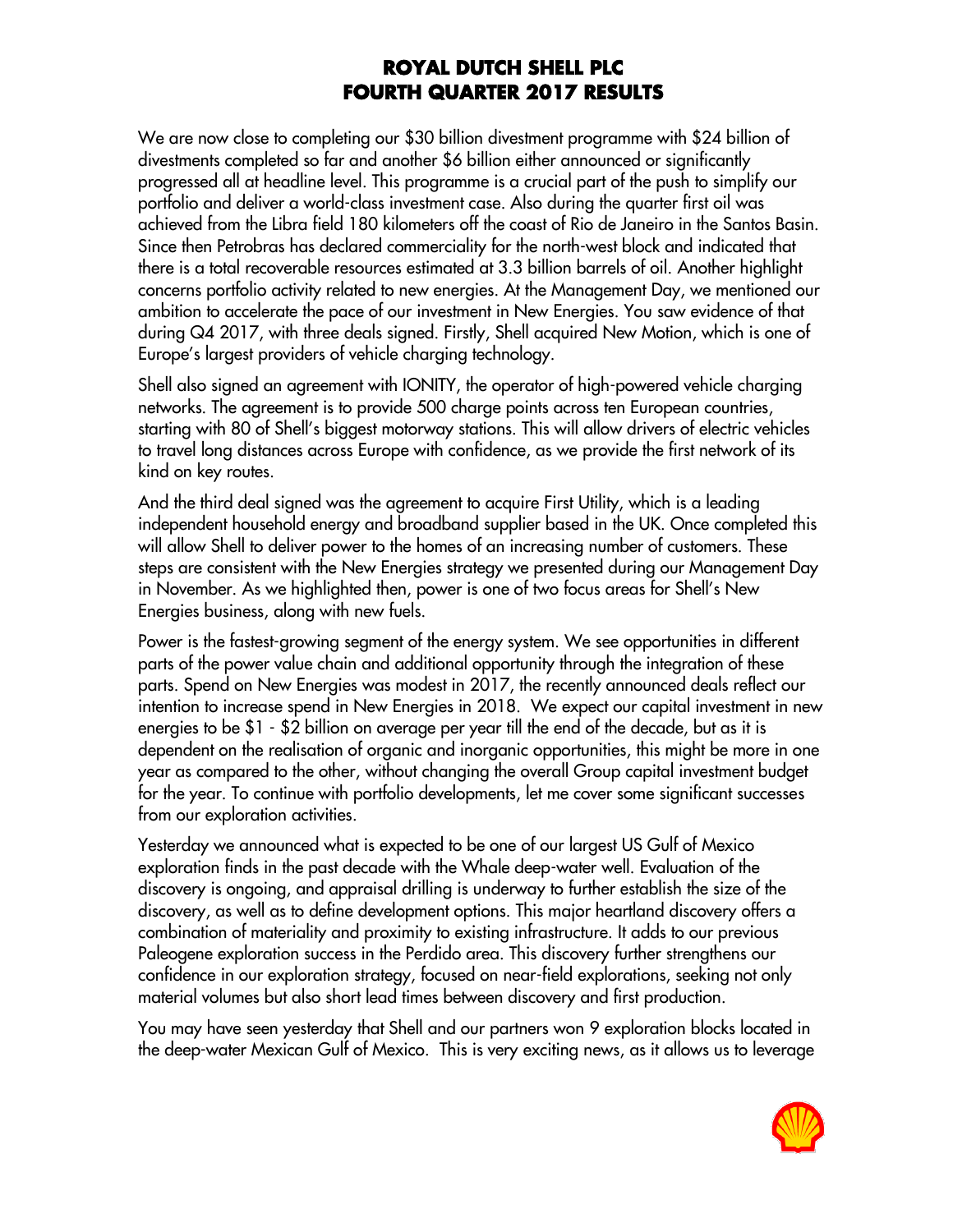our decades of expertise and leadership we have developed in the US Gulf of Mexico which will complement our position in the region. More to come on this in future quarters.

We have also achieved success in Brazil during Q4. As you know, this is a multi-faceted and fast-growing part of our portfolio. The first of these achievements is the record level of production achieved in Q4 2017. Shell produced around 350 thousand barrels of oil equivalent per day from Brazil in Q4, majority from the pre-salt, more than 3 times BG's last reported pre-salt volume in Q4 2014 of around 100 thousand barrels per day. In 2017 we also started up the Lula South FPSO. The two FPSOs - in Libra and Lula - represent 50 thousand barrels of oil equivalent per day production capacity - Shell share. Growth will continue in 2018 as we expect three more FPSOs to start up; P67 in Lula North, P68 in Berbigão and P69 in Lula extreme South – representing a total over 100 thousand barrels of oil equivalent per day peak production capacity, Shell share. The second achievement in the quarter, as I mentioned, was the declaration of commerciality for Libra. This was submitted by the Libra consortium at the end of November, and relates to the north-west block - which is now called the Mero field. This is an important step in the development of Libra and the consortium now plans for four new FPSOs to be deployed in the Mero field. In early December, Petrobras announced it had signed a contract to charter the first of these production FPSOs, with a daily operational capacity of up to 180,000 barrels of oil. The start of production is planned for 2021. The remaining three FPSOs for the Mero field are expected to follow, generating further growth in Brazil into the middle of the next decade. In addition, the consortium will continue the exploratory phase of the remaining area of Libra. Another achievement in Brazil has been that we have built on our growth platform, with the successful bid for three production sharing contracts, each lasting 35 years, for pre-salt blocks located in the Santos Basin. The winning bids include a Shell-operated block adjacent to Shell's Gato do Mato discovery, as well as an area close to the Sapinhoá field operated by Petrobras. The third block is the new Shelloperated Alto de Cabo Frio – West block. These winning bids add strategic acreage to our already-leading set of global deep-water growth options and extend our opportunities in Brazil well into the next decade. That gives you a good idea of our portfolio highlights from the quarter.

Now let me focus on 2017 financial delivery. I will start with two key drivers of our strategy – capital discipline and lower operating costs. I will then move on to speak to you about cash flow. In 2017 capital investment was \$24 billion of which around \$22.5 billion was in cash. This is lower than the \$25 billion outlook we provided, and it reflects, to a large extent, continued improvements in capital efficiency and discipline in capital allocation. Later in this presentation, Jessica will tell you more about capital efficiency and project execution. At our November Management Day, I confirmed an unchanged capital investment range until 2020 of \$25 billion to \$30 billion with a soft floor and a hard ceiling and this holds even in a high oil price environment. This range fits our financial framework and is consistent with our growth aspirations. For 2018 you should expect us to maintain capital investment in the lower part of this range. Our underlying operating expenses in 2017 amounted to some \$38 billion some 13% lower than two years ago and \$2 billion lower than our \$40 billion guidance for the year. We have now reduced underlying operating expenses on a 4-quarter rolling basis for 12 consecutive quarters. Looking forward, we will continue to be intensely focused on the competitiveness of our cost base. Portfolio changes and growth will affect the cost base, and we

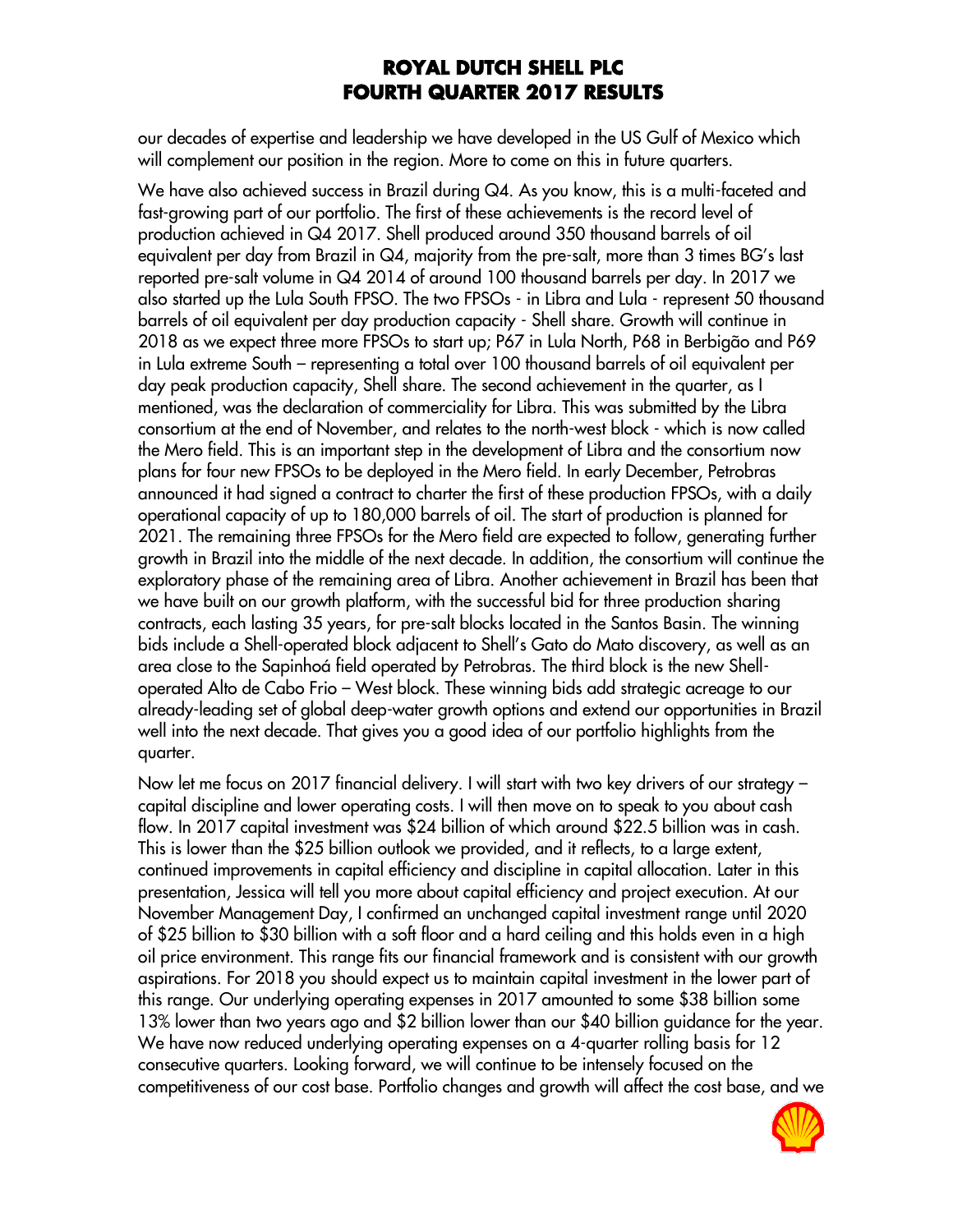will continue to spend where it adds value in marketing or production optimisation for instance, without compromising on safety.

Moving on to cash flow. In 2017, we delivered \$39 billion in cash flow from operations excluding working capital movements at \$54 per barrel. An impressive number. It is a number which is 60% higher than in 2015 when the oil price was at a comparable level. In fact it is close to the 2014 figure when the oil price was \$99 per barrel. This exceptional delivery illustrates the cash-generating capability of our portfolio, with each of our businesses successfully following a strategy focused on operational excellence and activities with high margins. This strong cash-generation momentum, combined with capital efficiency and discipline, is what gives us confidence that we are on track to deliver on the upgraded 2020 financial outlook we presented at our November Management Day. This performance delivered around \$28 billion in free cash flow in 2017 with oil at \$54 per barrel. By 2020, we expect to deliver between \$25 and \$30 billion in organic free cash flow, at an oil price of \$60 per barrel, real terms 2016. While this outlook is ambitious, our performance in 2017 gives us confidence that it is realistic. We have close to \$10 billion in cash flow from new projects still to be delivered in the 2018 to 2020 timeframe, growth across our portfolio and continued cash delivery from operational improvements. As we deliver on our strategy, the company is becoming a world-class investment. We have cancelled the scrip dividend programme and, subject to progress with debt reduction and recovery in oil prices, we will, start a share buyback programme of at least \$25 billion in the period 2017-2020. This will be another factor to improve the financial metrics per share. As I said, it has been a great year. But there is plenty more for Shell to do. We must deliver and continue to drive returns as we are delivering a world-class investment case.

Let me hand over to Jessica.

Thanks Ben. It is good to be here today.

Let me update you further on our fourth quarter results, our operational performance and our financial framework.

In summary, excluding identified items, on a current cost of supplies basis, Shell's earnings in the fourth quarter were \$4.3 billion – \$2.5 billion more than in the fourth quarter of 2016, which represents an increase in earnings per share of more than130%.

On a Q4 to Q4 basis we saw higher earnings in all business



segments. This was driven primarily by higher oil and gas prices as well as improved business performance. You will note that lower depreciation and a lower effective tax rate, excluding identified items primarily driven by changes in deferred tax positions, also contributed to these strong earnings.

Cash flow from operations was \$7.3 billion, or \$8.4 billion excluding working capital movements. This is \$1.4 billion lower than in Q4 2016, primarily as a result of higher tax payments this quarter – \$1.6 billion more than in Q4 2016. These higher tax payments reflect the outcome of positive developments. They were driven mostly by higher profitability but also

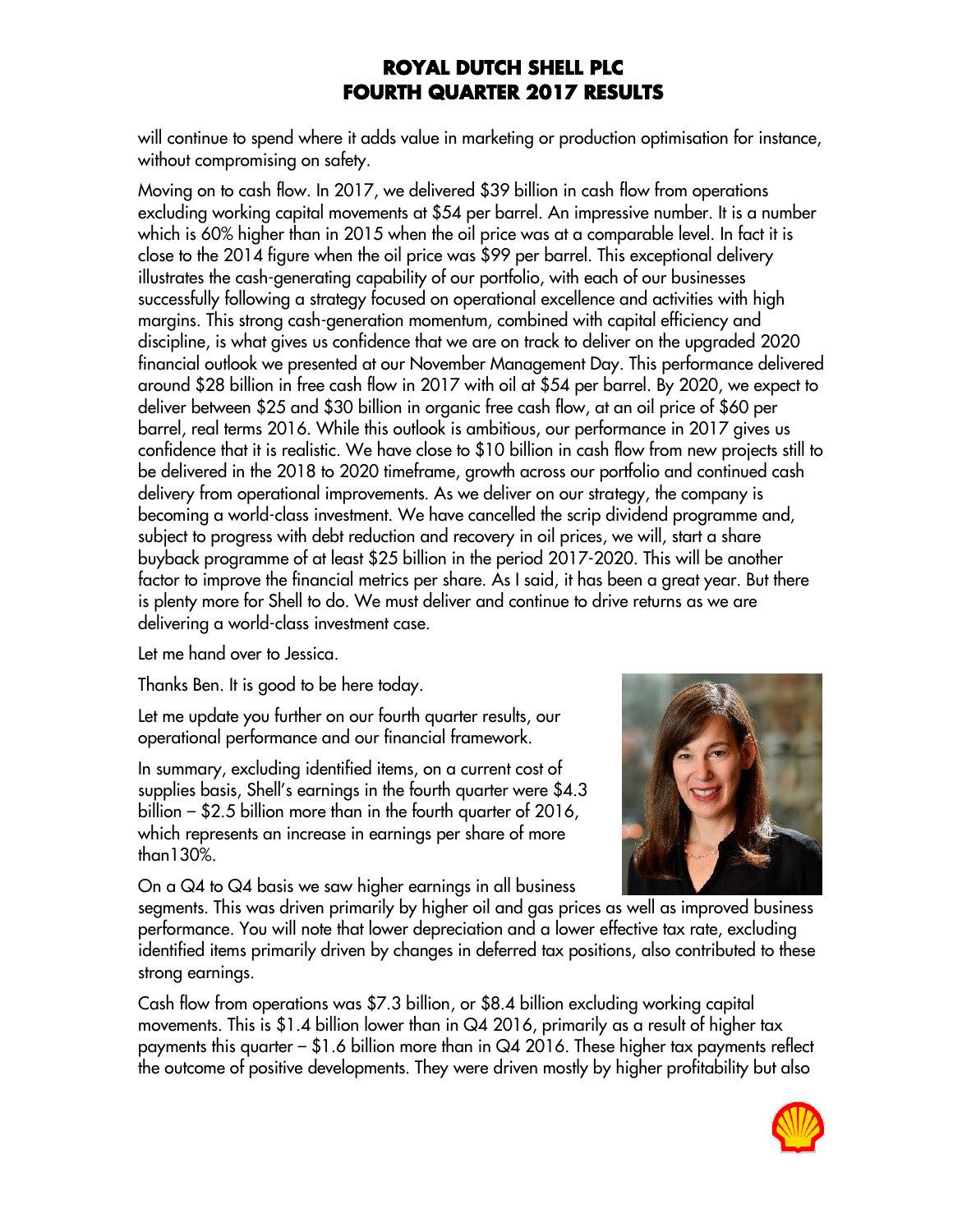by divestment completions and the overall positive resolution of various tax cases. Cash flow was also impacted by margining on commodity derivatives in our Integrated Gas business.

Our dividends distributed in the fourth quarter of 2017 were \$3.9 billion, of which \$1.6 billion were settled under the scrip programme. Dividends per share were \$0.47 cents, to be compared with \$0.52 cents per share CCS earnings.

Turning to reserves, our SEC proved reserves at the end of 2017 were 12.2 billion barrels of oil equivalent, which is a decrease of around 1 billion barrels from the end of 2016. Excluding production and the impact of divestments, reserves additions in 2017 amounted to 1.8 billion barrels – a reserves replacement ratio of 127%. Our 3-year average RRR stands at an estimated 78%.

Let me move to the financial and operational performance of each of our businesses. We delivered very strong earnings and cash in 2017, demonstrating significant improvement yearon-year. These are good results which support the full year 2017 highlights already mentioned by Ben: \$16 billion earnings excluding identified items, \$39 billion cash flow from operations excluding working capital movements and \$15 billion organic free cash flow. This strong financial delivery is the result of improved performance as well as underlying growth in all our businesses.

The financial transformation of our Upstream business is notable. To understand what has happened it is useful to compare our performance in 2017 with our 2015 performance as the oil price was comparable in those two years. Between 2015 and 2017, our CFFO per boe has increased by more than two and half times. We have increased our production by 20% while at the same time we have reduced costs by 20%. This is truly remarkable progress and we are confident that there is still more potential to improve. This will come as the Upstream team continues to enhance the performance of the assets, and benchmark every individual asset – each major activity – to ensure we are achieving top quartile performance in terms of availability and costs.

Moving on to Integrated Gas, the performance of this business reflects the strength of our integrated portfolio. In the low oil price environment since 2015, we have demonstrated the resilience of our Integrated Gas business. In 2017 it generated earnings excluding identified items above \$5 billion and delivered \$6.5 billion cash flow from operations. This was achieved at \$54 per barrel and despite the partial shutdown of Pearl GtL for a few months in 2017. This resilience is the result of a diversified industry-leading portfolio, with supply and market positions around the globe, and expertise at each step of the value chain including the unique marketing and optimisation capabilities we have developed.

Our Downstream business is another example of increased resilience, competitiveness and differentiation. In 2017, our Downstream business delivered more than \$12 billion in cash flow from operations. We continue to be the number one fuels retailer in the world. We have the number one lubricants brand which is supported by integrated manufacturing assets in each key market. In Chemicals we saw a record year from an earnings perspective.

Operational performance has been an important driver of this financial transformation in each of these businesses, so let's now look more closely at this. Starting with production, our strong performance has allowed us to maximise returns in an improving price environment.

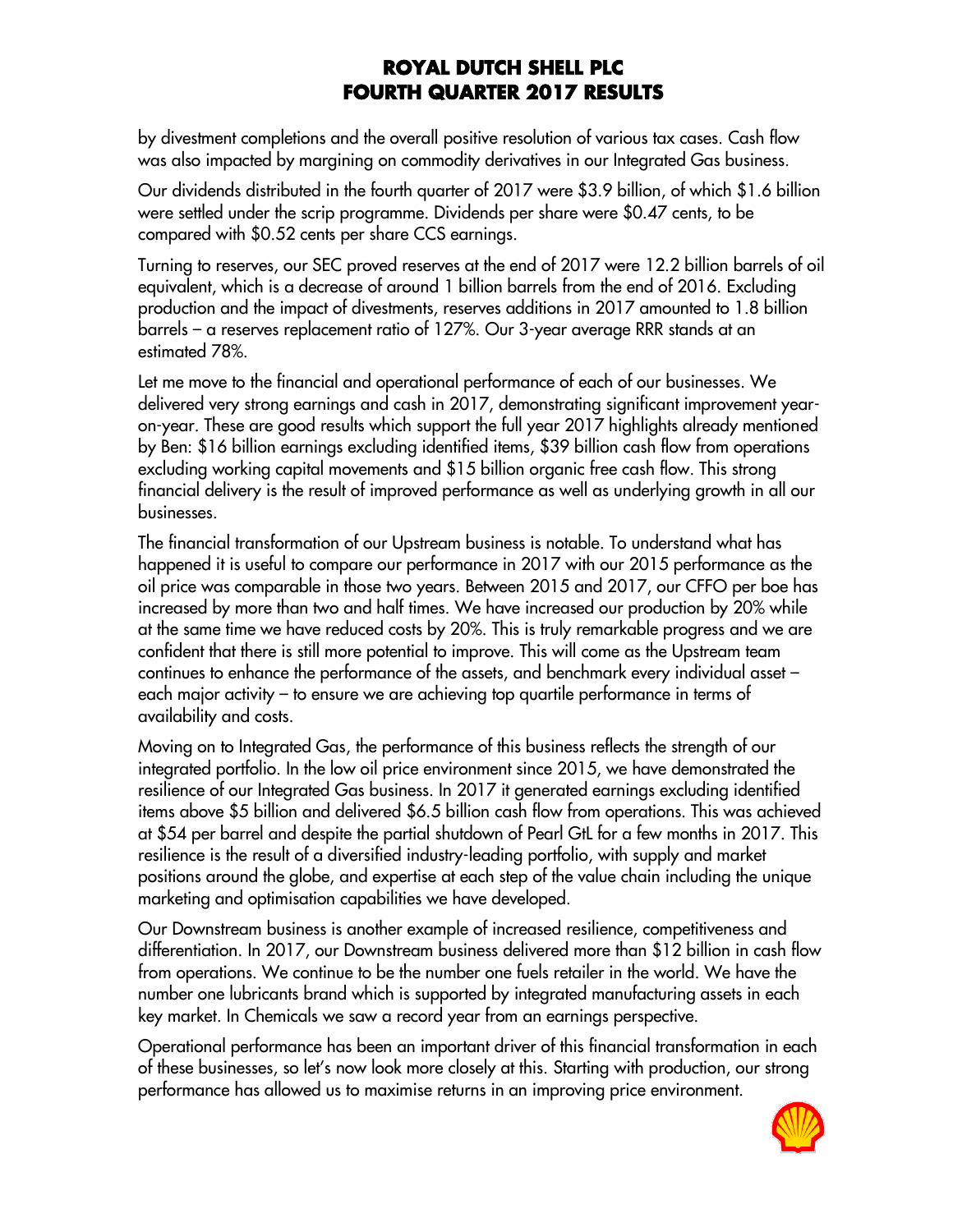Comparing Q4 2017 with Q4 2016 production, operational improvements and the delivery of new projects have played a key role in offsetting the impacts of both natural declines and divestments. In Q4 2017, divestments affected production by around 270 thousand barrels of oil equivalent per day compared with Q4 2016.

I would like to mention three examples to illustrate the impact of operational improvements. In Malaysia's Sabah deepwater, a multi-disciplinary team was created to address reliability, resulting in a reliability increase from 86% in 2014 to 95% in 2017. In the Gulf of Mexico we improved the way we manage the performance of our wells, reservoirs and topside processing equipment. The interventions made in 2017 have the potential to unlock up to 74 thousand barrels of oil equivalent per day, Shell share before royalties, by the end of 2018, for an investment of around \$60 million. A third example is our initiative to achieve higher asset availability by increasing the intervals between planned shutdown maintenance activities. By doing this we have saved around \$200 million in gross costs so far and reduced the deferment of volumes by around 20 million barrels of oil equivalent, while maintaining asset integrity.

Moving on to operational performance in LNG, which you can see on the slide as well. We have seen a steady growth in our liquefaction and sales volumes as Gorgon has continued to ramp up and the demand for LNG, particularly from China, has remained strong. On the third chart on this slide you can see that, in Downstream, availability for both Chemicals and Refining has been stronger than in 2016, despite the impact of hurricane Harvey at Deer Park and a one month unplanned shutdown in Pernis in Q3 2017.

This progress on operational efficiency does not mean we have lost our focus on capital spending. In fact, our capital efficiency continues to improve. Discipline, focus and capital efficiency have allowed us to maintain our investment levels at or below the bottom of the \$25- 30 billion range.

We can now create more value for every dollar spent, compared to a few years ago. We delivered \$6 billion in capital efficiency over the period 2014-2017 and we are now working to deliver \$9 to \$10 billion of capital efficiency savings in the next few years. This represents material savings against the original projected cost of projects. These savings are expected to materialise over time as projects are executed. Simply said, we are able to do the same for less. We can deliver more growth from the same capital investment budget.

In deep water and conventional oil and gas, we have achieved significant capital efficiency improvements as can be seen on the slide in the unit development cost reductions. Overall, the portfolio unit development costs have reduced by 35% since 2014. Part of the savings comes from our supply chai, while more actually comes from changes in the way we design and execute projects and new ways of working focused on the realisation of value opportunities.

Let me give you a few examples. We have structurally worked on key levers to deliver resilient and capital-efficient projects. We have fundamentally changed the way we conceptualise and execute projects. We apply more cost-effective design specifications, we optimize design through replication, and improve efficiency through leaner work processes leading to greater site work efficiency. The objective is to sustain capital efficiency even if the contractor market heats up again.

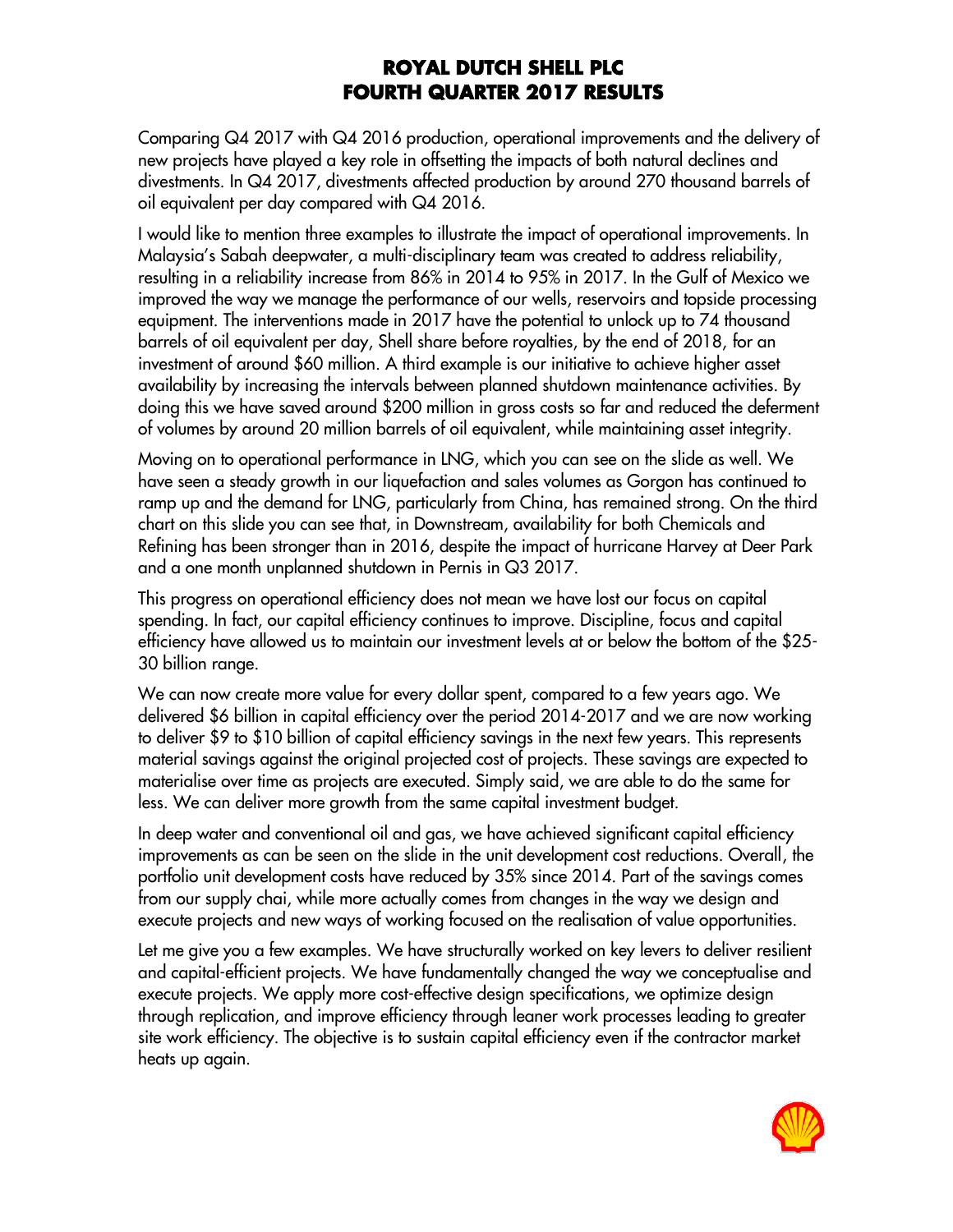We are now choosing value and resiliency over engineering achievements. Our focus is on the competitive scoping of our designs, our effectiveness in execution, our ways of working, as well as leveraging the supply chain. Through these improved ways of working, safety remains our first priority, with improved safety outcomes typically going hand in hand with better performance.

We have also leveraged the benefits of digitalisation and standardisation to improve capital efficiency and boost operational excellence. To cite a few examples, we now have sensors that work in the deepest waters, drones that patrol our most distant oil and gas fields and computerised tools that make use of the smallest pieces of data. The possibilities that technology brings are becoming more and more apparent, from the wearable technology of our teams onsite to the data associated with every action and the finely-tuned sensors that yield mighty results.

In our drive to make operational improvements and to maximise the opportunities it brings we work with our suppliers and often ask: is there a standard solution you have that we should be using? We look for something tried and tested, something that could be quickly put to work. That, in part, demonstrates that we have transformed our supply chain: extracting more value, improving our own demand management, simplifying and standardising our specifications, and negotiating lower prices. We drill faster, require less supply vessels and we leverage data to have optimized designs. We're delivering savings across all areas.

Let me move to our financial framework. We are making great progress on transforming the company into a world-class investment case. 2017 was a year of delivery and an important step forward. We have clarity of purpose, we have a differentiated strategy and we are reshaping the company to align the portfolio to that strategy. This clear direction is being combined with strong performance.

We are pulling key levers to become a world-class investment case. To be successful in our industry requires financial strength. A disciplined approach to financial management is an integral part of the world-class investment case. The pillars of our financial framework have not changed. To remind you these are: firstly, a conservative gearing level consistent with a AA credit rating. Secondly, a dividend policy of growing the US dollar dividend per share through time in line with our view of Shell's underlying earnings and cash flow. Thirdly, the distribution of surplus free cash flow to shareholders in the form of share buybacks. This financial framework is underpinned by a clear commitment to strict capital discipline with a firm ceiling of \$30 billion capital investment, even in a high oil price scenario.

In 2017 we generated some \$28 billion of free cash flow, of which more than \$15 billion was organic free cash flow, to which we added some \$12.5 billion net cash proceeds from acquisitions and divestments. In line with our cash priorities, free cash flow was allocated to the service and repayment of our debt, some \$16 billion in total in 2017, and the payment of our dividend, some \$11 billion cash in total. Gearing was reduced to 24.8% at the end of 2017, down from 28% at the end of 2016. This represents a \$8 billion reduction in net debt over the last four quarters.

As expected, divestment proceeds have supported debt reduction. At a headline level, we have now completed around \$24 billion of divestments since beginning 2016, announced or signed

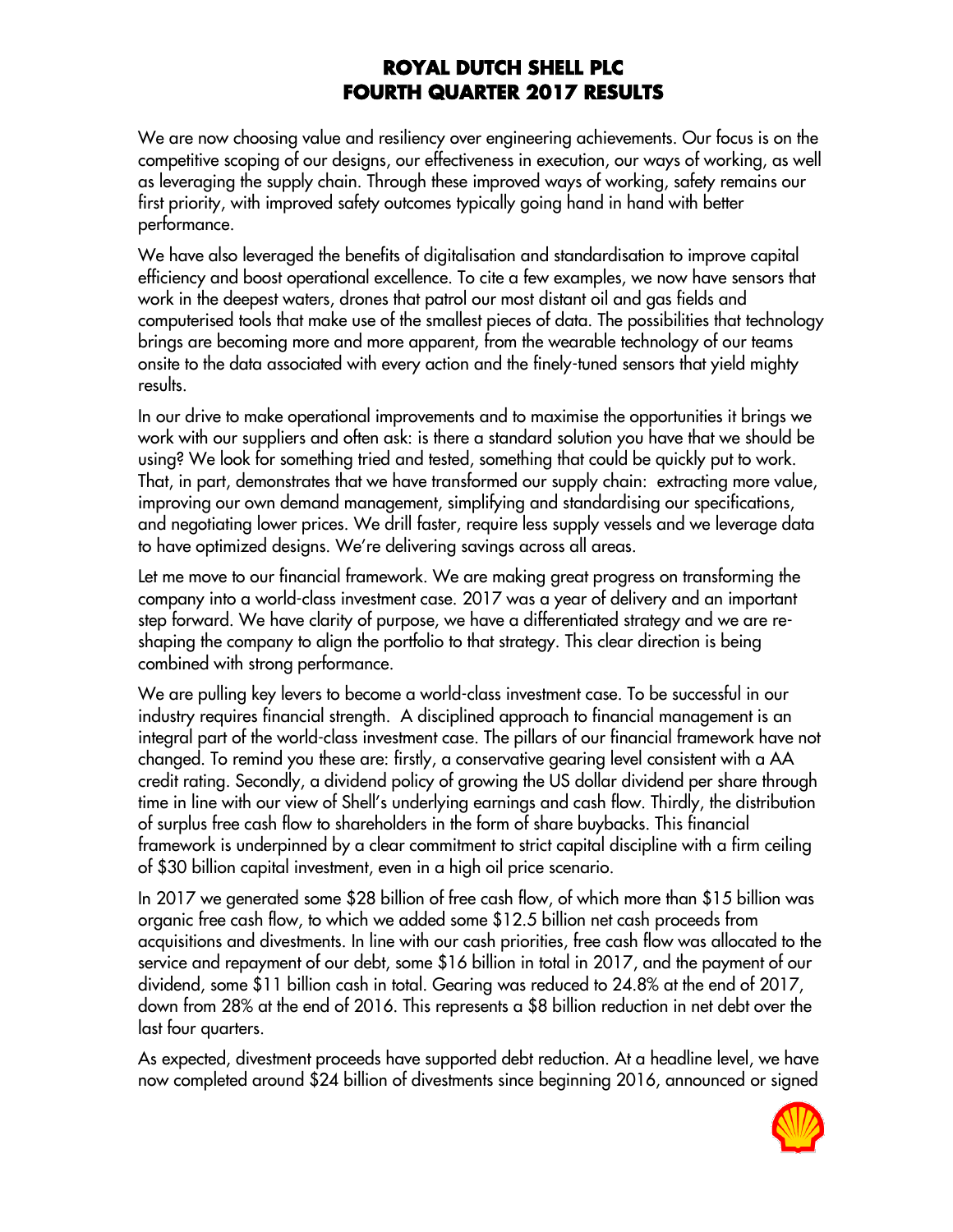another \$3 billion, and we can confirm that more than \$3 billion worth of divestments are well advanced, all at headline level. Since 2016, we have received some \$19 billion in cash proceeds from divestments and the MLP with \$14 billion received in 2017.

We have clear visibility on bringing gearing to 20% and generating the cash flow to support an AA credit rating. Over time, I expect gearing to move below 20% to ensure robustness of our financial framework. This will build further resilience to the changing macro environment and provide balance sheet strength to prepare us for the future. I would, however, like to emphasise that although divestments have driven debt reduction, the overall strengthening of our financial framework runs much deeper. It is fundamentally about the strength of the underlying cash flows, improved business performance and a disciplined approach to capital investment.

You have already heard about our business performance and our commitment to our financial framework. So, before I wrap up, I want to emphasise where we are on cash flow generation. Because of our strategy and delivery, our ability to generate organic cash flow has grown significantly and we have demonstrated resilience at lower prices. As you have already heard, our cash flow from operations at \$54 per barrel is in line with the cash flow from operations we achieved at \$99 per barrel a few years ago. In 2017, our organic free cash flow achieved levels in line with our declared dividend. This demonstrates the quality of our portfolio, the strength of our underlying performance and our resilience through the cycle. We are confident that we can continue to grow our organic free cash flow in the years to come, with revenues from new projects coming on stream and further operational and cost efficiencies to be realised.

As Ben has outlined, we expect to generate organic free cash flow of some \$25-30 billion around the end of the decade at \$60 per barrel, real terms 2016. We have close to \$10 billion in cash flow from new projects still to be delivered in the 2018 to 2020 timeframe, growth across our portfolio, and continued cash delivery from operational improvements.

We have made great progress on all fronts. It was this progress and confidence in our financial framework that enabled the Board to cancel the scrip starting with the payment of the fourth quarter 2017 dividend. The scrip was intended as a short-term measure. With the cancellation now behind us and with strong performance and delivery against our commitments, we are entering the next phase in delivering the world-class investment case.

We will maintain our commitment to the financial framework, continue to grow the company and look to increase shareholder distributions over time. We remain committed to our intention to undertake a share buyback programme of at least \$25 billion in the period 2017-2020, subject to debt reduction and recovery in oil prices, to offset the shares issued under the scrip dividend programme and over time, to significantly reduce the equity issued in connection with the BG deal – and therefore grow distributions to shareholders. We will also balance buyback levels with meeting our ambition to achieve AA equivalent credit metrics as well as the need to fund growth.

As we move into this next phase, our financial framework remains unchanged. We are as committed today as we were before to ensure we build our financial strength as our industry evolves. We will continue to strengthen our balance sheet, high-grade our portfolio and deliver

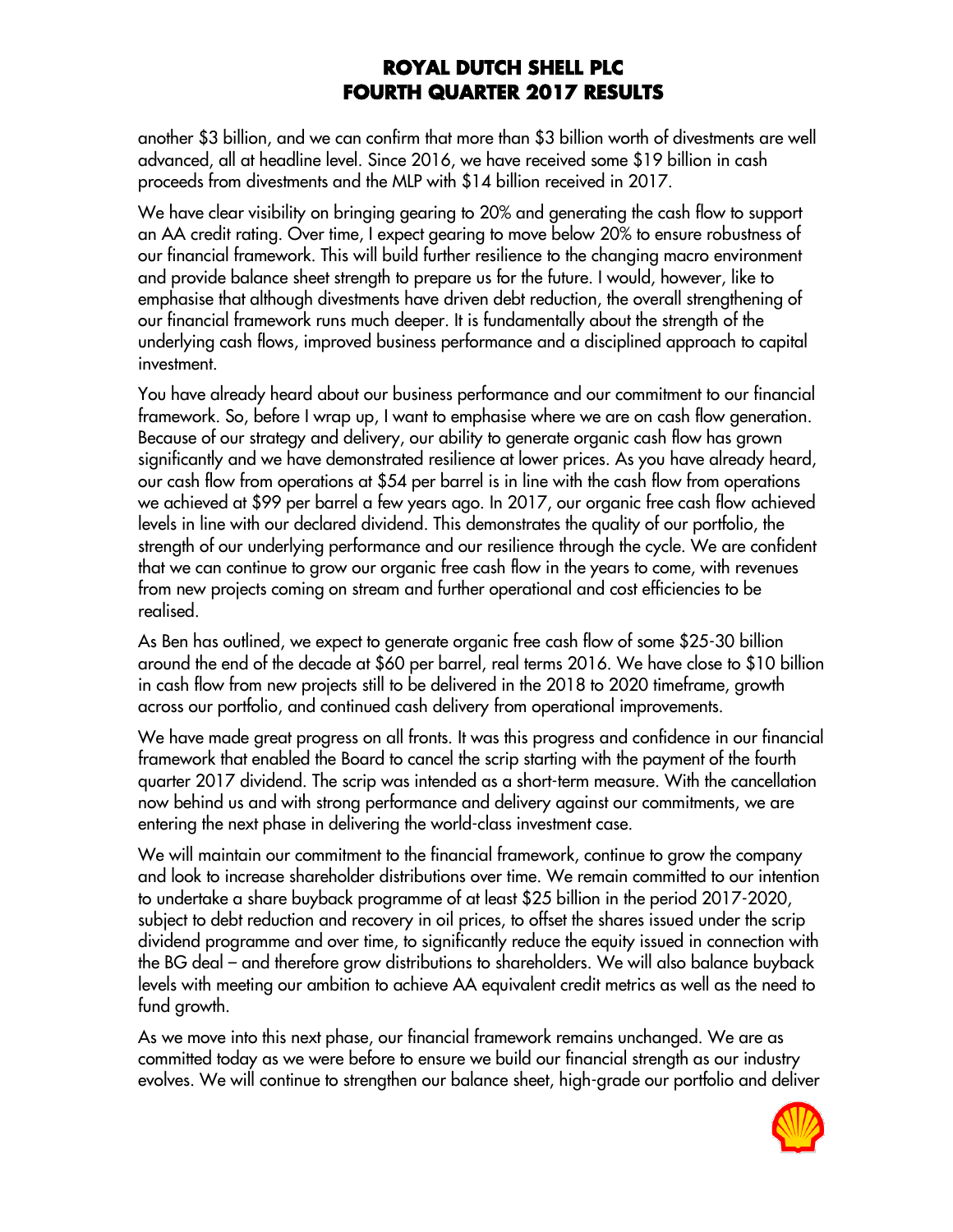performance in line with our strategy and purpose. Looking forward to 2018, we remain on track to deliver a wave of new projects, most of these projects are either already on stream and ramping up or are close to completion. In 2018 we expect more from operational excellence but also from simplification, standardisation and digitalisation.

With that, let me hand you back over to Ben.

Thanks Jessica.

Strong Q4 2017 earnings concluded a strong year 2017, we enter 2018 with continued discipline and confidence, committed to the delivery of strong returns and cash. With that, let's go for your questions please.

Please could we have just one or two each, so that everyone has the opportunity to ask a question. Thank you for your questions today.



**ROYAL DUTCH SHELL PLC FEBRUARY 1 ST 2017**

**[WWW.SHELL.COM/IR](http://www.shell.com/ir)**

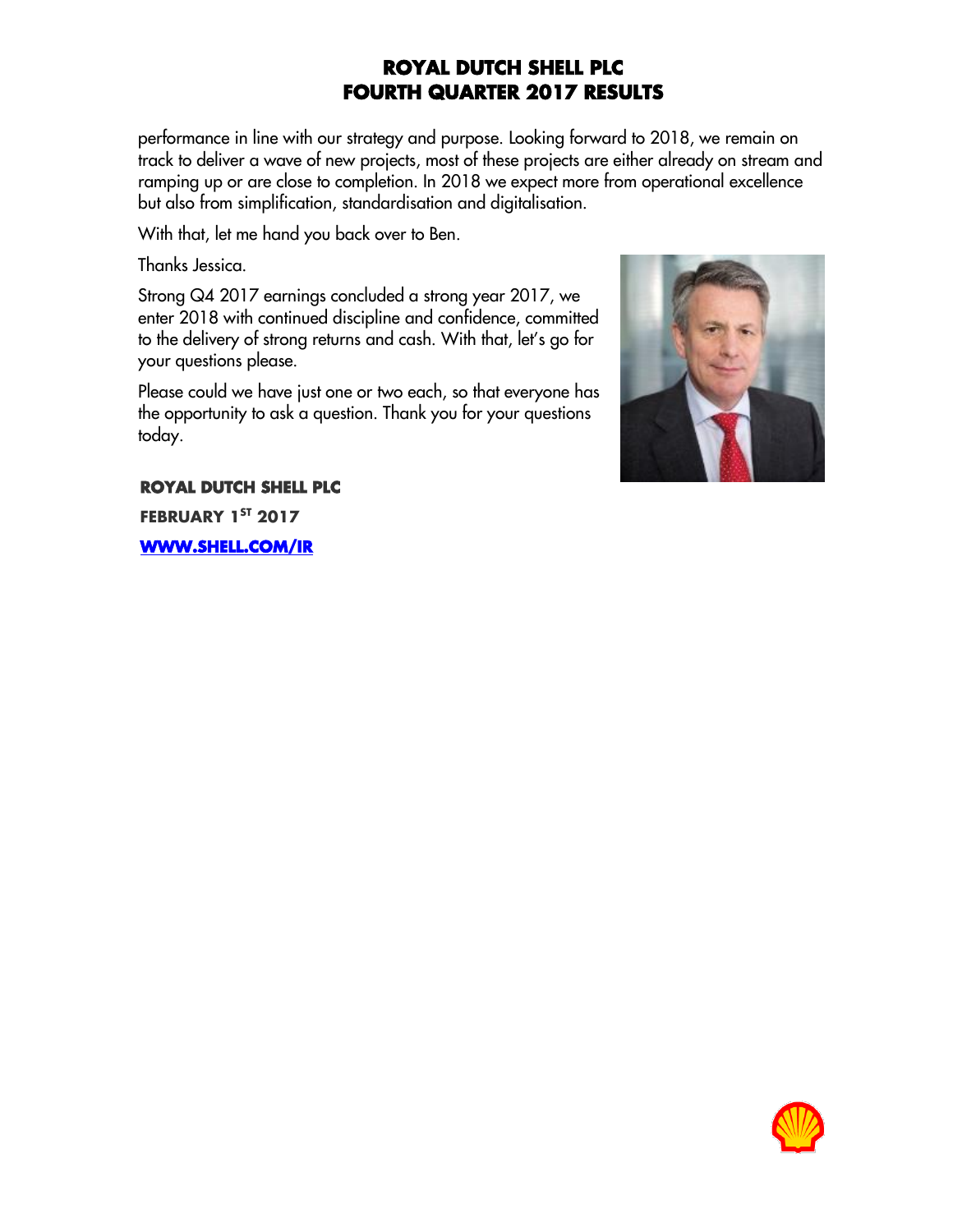#### **DEFINITIONS AND CAUTIONARY NOTE**

NOT FOR RELEASE, PRESENTATION, PUBLICATION OR DISTRIBUTION IN WHOLE OR IN PART IN, INTO OR FROM ANY JURISIDICTION WHERE TO DO SO WOULD CONSTITUTE A VIOLATION OF THE RELEVANT LAWS OF SUCH JURISDICTION.

Reserves: Our use of the term "reserves" in this presentation means SEC proved oil and gas reserves. Resources: Our use of the term "resources" in this presentation includes quantities of oil and gas not yet classified as SEC proved oil and gas reserves. Resources are consistent with the Society of Petroleum Engineers (SPE) 2P + 2C definitions.

Operating costs are defined as underlying operating expenses, which are operating expenses less identified items. Organic free cash flow is defined as free cash flow excluding inorganic capital investment and divestment proceeds. Clean CCS ROACE (Return on Average Capital Employed) is defined as defined as the sum of CCS earnings attributable to shareholders excluding identified items for the current and previous three quarters, as a percentage of the average capital employed for the same period. Capital employed consists of total equity, current debt and noncurrent debt. Capital investment comprises capital expenditure, exploration expense excluding well write-offs, new investments in joint ventures and associates, new finance leases and investments in Integrated Gas, Upstream and Downstream securities, all of which on an accruals basis. In 2016, the capital investment was impacted by the acquisition of BG Group plc. Divestments comprises proceeds from sale of property, plant and equipment and businesses, joint ventures and associates, and other Integrated Gas, Upstream and Downstream investments, reported in "Cash flow from investing activities (CFFI)", adjusted onto an accruals basis and for any share consideration received or contingent consideration recognised upon divestment, as well as proceeds from the sale of interests in entities while retaining control (for example, proceeds from sale of interest in Shell Midstream Partners, L.P.), which are included in "Change in non-controlling interest" within "Cash flow from financing activities (CFFF)". This presentation contains the following forward-looking Non-GAAP measures: Organic Free Cash Flow, Free Cash Flow, Capital Investment, CCS Earnings, CCS Earnings less identified items, Gearing, Underlying Operating Expenses, ROACE, Capital Employed and Divestments. We are unable to provide a reconciliation of the above forward-looking Non-GAAP measures to the most comparable GAAP financial measures because certain information needed to reconcile the above Non-GAAP measure to the most comparable GAAP financial measure is dependent on future events some which are outside the control of the company, such as oil and gas prices, interest rates and exchange rates. Moreover, estimating such GAAP measures consistent with the company accounting policies and the required precision necessary to provide a meaningful reconciliation is extremely difficult and could not be accomplished without unreasonable effort. Non-GAAP measures in respect of future periods which cannot be reconciled to the most comparable GAAP financial measure are calculated in a manner which is consistent with the accounting policies applied in Royal Dutch Shell plc's financial statements. The financial measures provided by strategic themes represent a notional allocation of ROACE, capital employed, capital investment, free cash flow, organic free cash flow and underlying operating expenses of Shell's strategic themes. Shell's segment reporting under IFRS 8 remains Integrated Gas, Upstream, Downstream and Corporate.

The companies in which Royal Dutch Shell plc directly and indirectly owns investments are separate legal entities. In this presentation "Shell", "Shell group" and "Royal Dutch Shell" are sometimes used for convenience where references are made to Royal Dutch Shell plc and its subsidiaries in general. Likewise, the words "we", "us" and "our" are also used to refer to subsidiaries in general or to those who work for them. These expressions are also used where no useful purpose is served by identifying the particular company or companies. ''Subsidiaries'', "Shell subsidiaries" and "Shell companies" as used in this presentation refer to companies over which Royal Dutch Shell plc either directly or indirectly has control. Entities and unincorporated arrangements over which Shell has joint control are generally referred to "joint ventures" and "joint operations" respectively. Entities over which Shell has significant influence but neither control nor joint control are referred to as "associates". The term "Shell interest" is used for convenience to indicate the direct and/or indirect ownership interest held by Shell in a venture, partnership or company, after exclusion of all third-party interest.

This presentation contains forward-looking statements concerning the financial condition, results of operations and businesses of Royal Dutch Shell. All statements other than statements of historical fact are, or may be deemed to be, forward-looking statements. Forward-looking statements are statements of future expectations that are based on management's current expectations and assumptions and involve known and unknown risks and uncertainties that could cause actual results, performance or events to differ materially from those expressed or implied in these